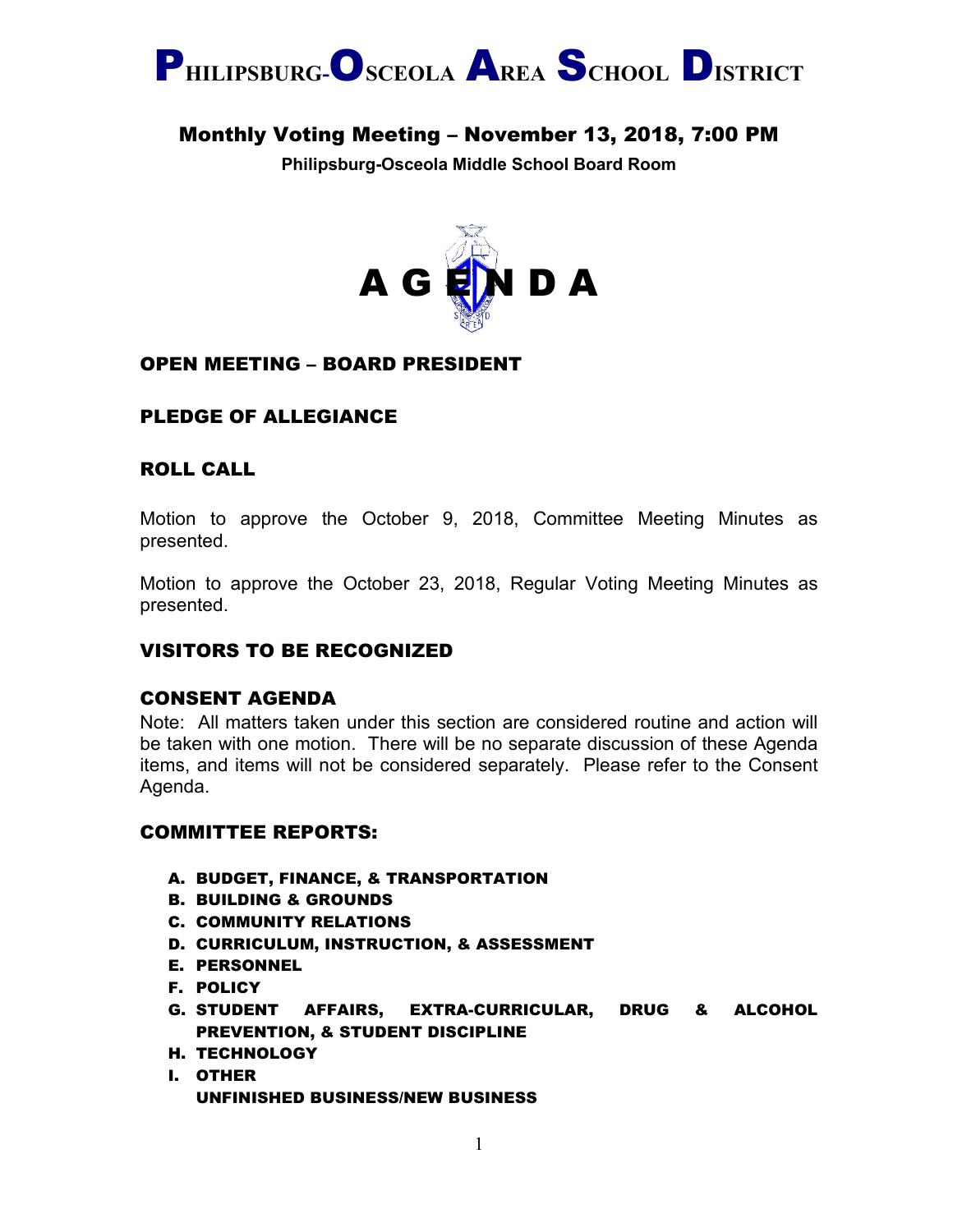# **EXECUTIVE SESSION**

**FOR PERSONNEL**

**Philipsburg Osceola Middle School Boardroom Beginning at 6:30 PM**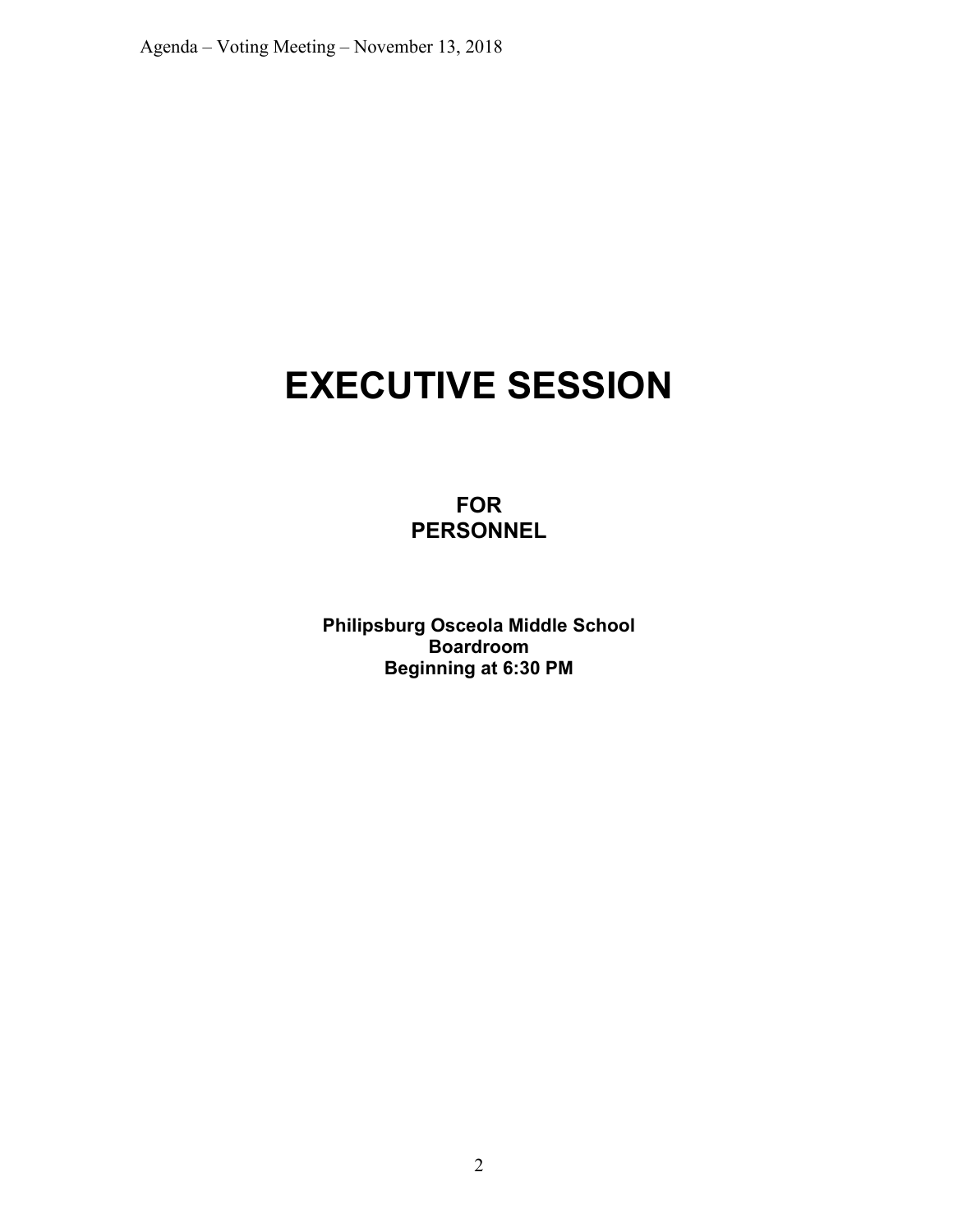## A. BUDGET, FINANCE, & TRANSPORTATION - \*Mr. Miller & Mr. Curtis

### **1. DISBURSEMENTS**

|              | $\sim$ $\sim$ $\sim$ $\sim$ $\sim$ $\sim$ $\sim$      |
|--------------|-------------------------------------------------------|
| \$912,087.89 | <b>GRAND TOTAL</b>                                    |
| \$10,209.37  | Student Activities Accounts (checks 814581 to 814590) |
| \$879,617.79 | General Account (checks 43735 to 43880)               |
| \$3,125.42   | Cafeteria Account (checks 509431 to 509439)           |
| \$19,135.31  | Athletic Account (checks 222854 to 222864)            |
|              |                                                       |

- **PAYROLL:** October 19, 2018 \$517,215.72 November 2, 2018 \$517,899.63
- **2. TRANSFER FUNDS:** Motion to move \$600,000 from the M & T General Fund to PSDLAF account.
- **3. TRANSFER FUNDS:** Motion to move \$500,000 from the M & T General Fund to First National Bank CD.
- **4. REMOVE RESTRICTIONS:** Motion to remove restrictions on CNB Technology Savings account of \$10,701.00.
- **5. REMOVE RESTRICTIONS:** Motion to remove restrictions on Clearfield Bank Health Savings Account pf \$10,602.00.
- **6. BUS DRIVER:** Motion to approve Brian Howell as a bus driver for Fullington Bus Company.
- **7. HARMONY AREA SCHOOL DISTRICT RESOLUTION:** Motion to approve a Resolution with Harmony Area School District for a cash defeasance of its pro rata portion of the state public school building authority's Clearfield County Career and Technology Center guaranteed school revenue bonds, series of 2017 ("Bonds"), pursuant to a program (The Cash Defeasance Program).
- **8. LAWN MOWING BID:** Motion to approve a bid from TET Landscaping for lawn mowing for the calendar year of 2019, as a result of being the lowest bid, in the amount of \$1,850.00.
- **B. BUILDING AND GROUNDS \*Mr. Curtis & Ms. McGee**
- C. COMMUNITY RELATIONS \*Mr. Jeffries & Mr. Miller
- D. CURRICULUM, INSTRUCTION, ASSESSMENT \*Mrs. Lamb & Mrs. Bush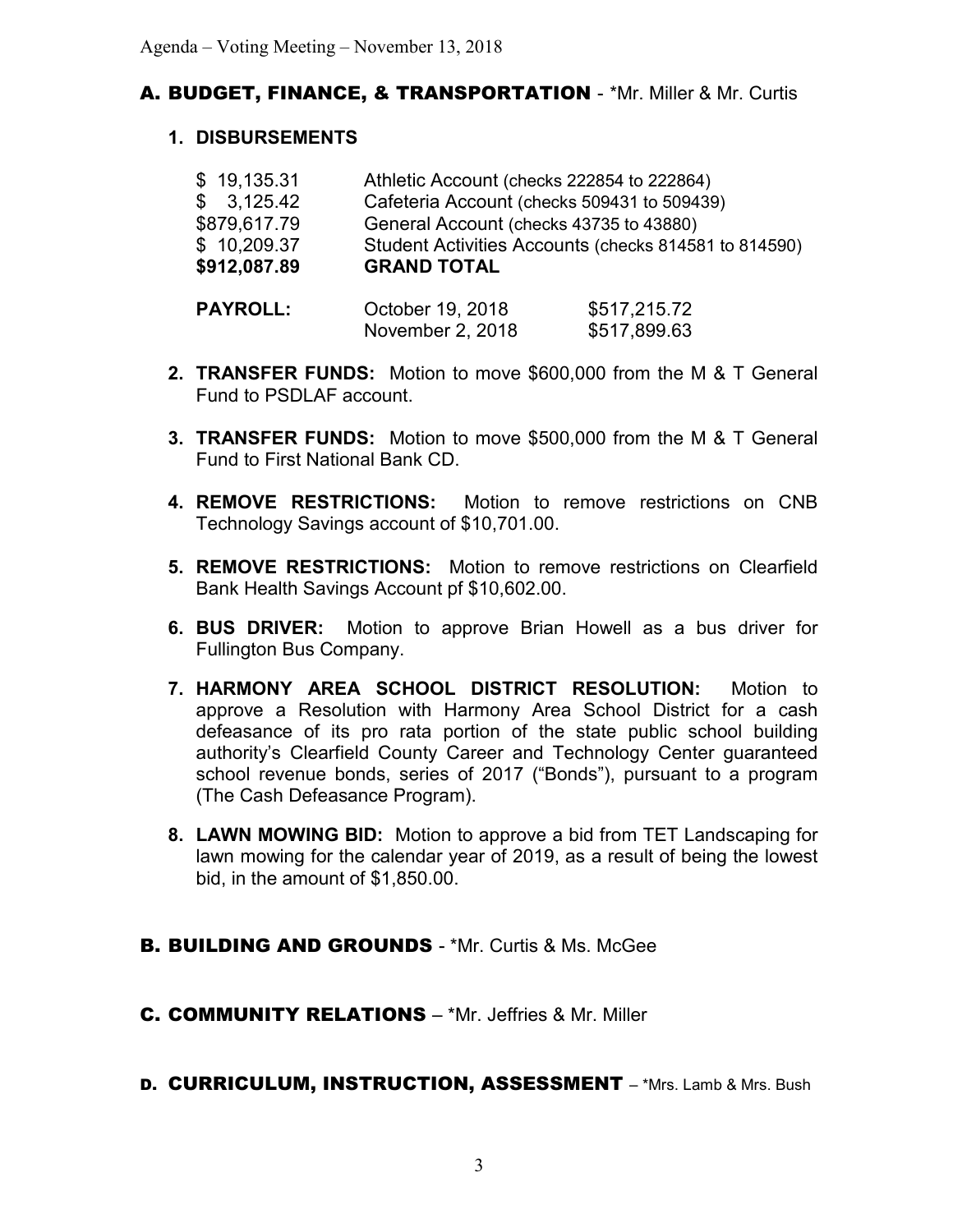Agenda – Voting Meeting – November 13, 2018

- **1. FIELD TRIP REQUESTS:** Motion to approve the field trip requests as presented.
- E. PERSONNEL COMMITTEE \*Mrs. Bush & Mrs. Lamb
	- **1. HOMEBOUND INSTRUCTORS:** Motion to approve the following teachers as homebound instructors for the 2018-19 school year.

Knepp, Rachel **Lytle, Lacey** 

- **2. SEPARATION FROM EMPLOYMENT:** Motion to approve separation from employment for a full-time Custodian, Employee #001, effective immediately.
- **3. HIRE:** Motion to hire Jessica Paladina as a 4.5 hour Special Education Instructional Assistant at Philipsburg Elementary, effective November 5, 2018.
- **4. HIRE:** Motion to hire Kaila Belinda as a 4.5 hour Cashier/Kitchen Helper at Philipsburg-Osceola Senior High, effective November 12, 2018.
- **5. HIRE:** Motion to hire Logan Mandell as a 5.0 hour part-time District Wide Custodian, effective November 19, 2018.
- **6. HIRE:** Motion to hire Barbara Woods as a 5.0 hour part-time District Wide Custodian, effective December 3, 2018.
- **7. CREATE POSITION:** Motion to create a 5.0 hour part-time Utility Person position, effective immediately.
- **8. POST POSITION:** Motion to post a 5.0 hour part-time Utility Person position, posting effective November 14, 2018.
- **9. HIRE:** Motion to authorize Administration to hire a 5.0 hour part-time Utility Person after interviews, due to no voting meeting until the end of January.
- **10.UNPAID LEAVE:** Motion to approve additional unpaid leave for a teacher from approximately April 25, 2019, through and including approximately May 24, 2019, for child care purposes, due to exhausting FMLA.
- **11.UNPAID DAYS:** Motion to approve unpaid days for a part-time Special Education Instructional Assistant on October 5, 2018, October 9 through October 31, 2018, and November 1 through November 8, 2018, due to exhausting all sick and personal days; employee does not qualify for FMLA.
- **F. POLICY COMMITTEE** \*Ms. McGee & Mr. Massung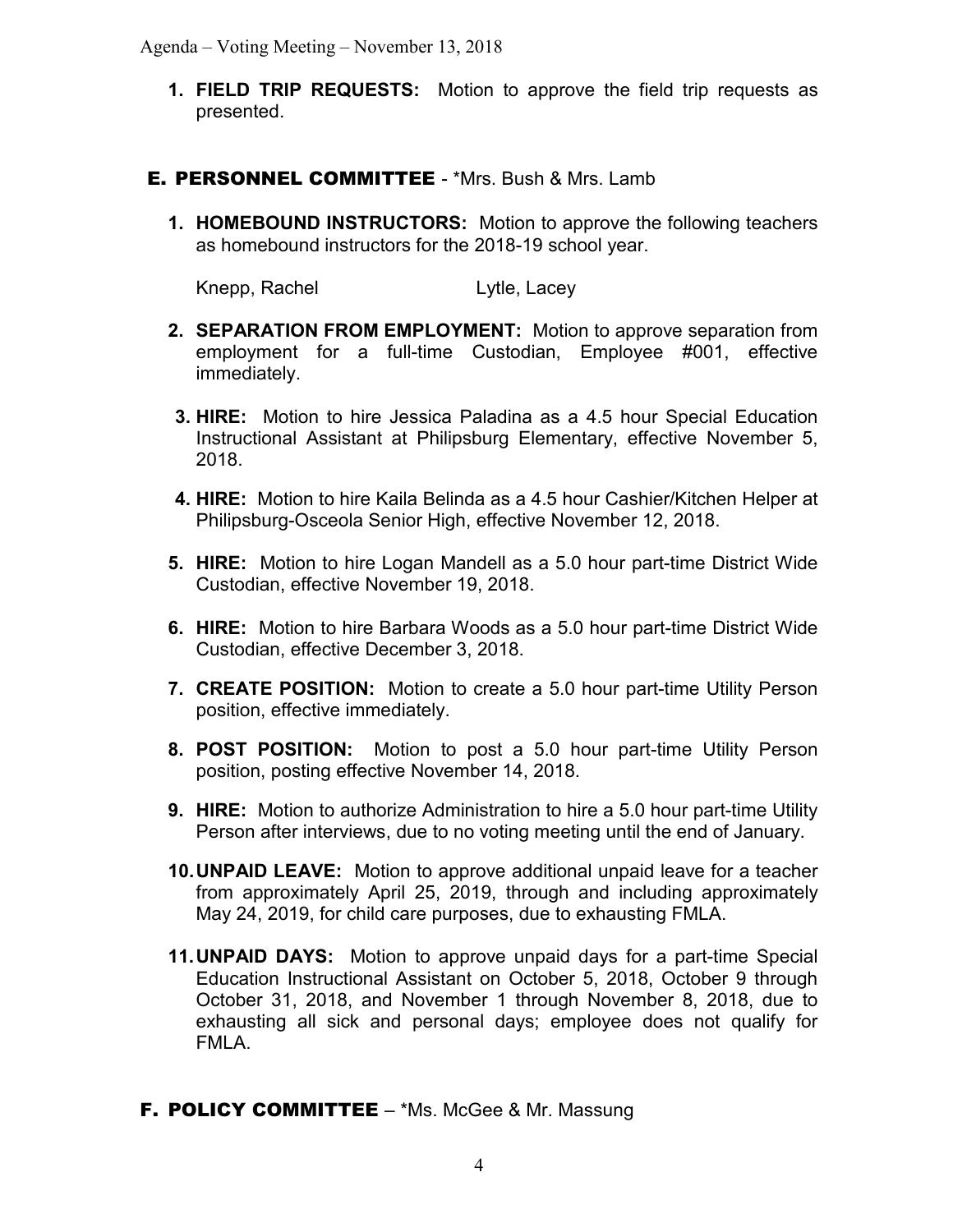## G. STUDENT AFFAIRS, EXTRA-CURRICULAR, DRUG & ALCOHOL PREVENTION, & STUDENT DISCIPLINE - \*Mrs. Droll and Mr. Jeffries

- 1. **RESOLUTION:** Motion to approve a resolution to Amend PIAA Classifications to Level the Competitive Arena.
- 2. **HIRE:** Motion to hire the following extra-curricular positions for the 2018/2019 school year.

| <b>Name</b>                                                                         | <b>Sports/Activity</b>                                                                                                                                                                      | <b>Remuneration</b>                                                        |
|-------------------------------------------------------------------------------------|---------------------------------------------------------------------------------------------------------------------------------------------------------------------------------------------|----------------------------------------------------------------------------|
| Whitehead, Greg<br>Eason, Jessica<br>Rusnak, Briana                                 | Boys' Basketball JH Head Coach<br>Girls' Basketball Varsity Asst. Coach<br>Girls' Basketball JH Asst. Coach                                                                                 | \$3,144.69<br>\$3,144.69<br>\$2,358.52                                     |
| Lazauskas, Jenni<br>Lazauskas, Jenni<br>Lazauskas, Jenni<br>Lazauskas, Jenni        | <b>SH Winter Band Concert Director</b><br><b>SH Spring Band Concert Director</b><br><b>SH Winter Choral Concert Director</b><br><b>SH Spring Choral Concert Director</b>                    | \$733.76<br>\$733.76<br>\$733.76<br>\$733.76                               |
| Boulton, Beverly<br>Conklin, Triton                                                 | Drama Volunteer<br>Drama Volunteer                                                                                                                                                          | Volunteer<br>Volunteer                                                     |
| Holmes, David                                                                       | P-O Fly Fishing Club Volunteer                                                                                                                                                              | Volunteer                                                                  |
| Weitoish, Tonya                                                                     | Non-teaching position                                                                                                                                                                       | <b>Per Contract</b>                                                        |
| Caslow, David<br>Hughes, Levi<br>Levonick, Aaron<br>Ricotta, Jared<br>Rusnak, Steve | <b>Wrestling Volunteer</b><br><b>Wrestling Volunteer</b><br><b>Wrestling Volunteer</b><br>McCamley, Timothy Wrestling Volunteer<br><b>Wrestling Volunteer</b><br><b>Wrestling Volunteer</b> | Volunteer<br>Volunteer<br>Volunteer<br>Volunteer<br>Volunteer<br>Volunteer |
|                                                                                     |                                                                                                                                                                                             |                                                                            |

### 3. **POSITION VOLUNTEERS:** Motion to approve the following Position Volunteers.

| Barton, Mary    | Grundusky, April |
|-----------------|------------------|
| Carper, Susan   | McGuire, Faith   |
| Cole, Dennis    | Rafferty, Andrea |
| Cole, Krista    | Reed, Jill       |
| Cover, Matthew  | Ricketts, Brenda |
| Cover, Tiffany  | Sanker, Jami     |
| Fawver, Merry   | Wasilko, Donna   |
| Ferguson, David | Wood, Deborah    |